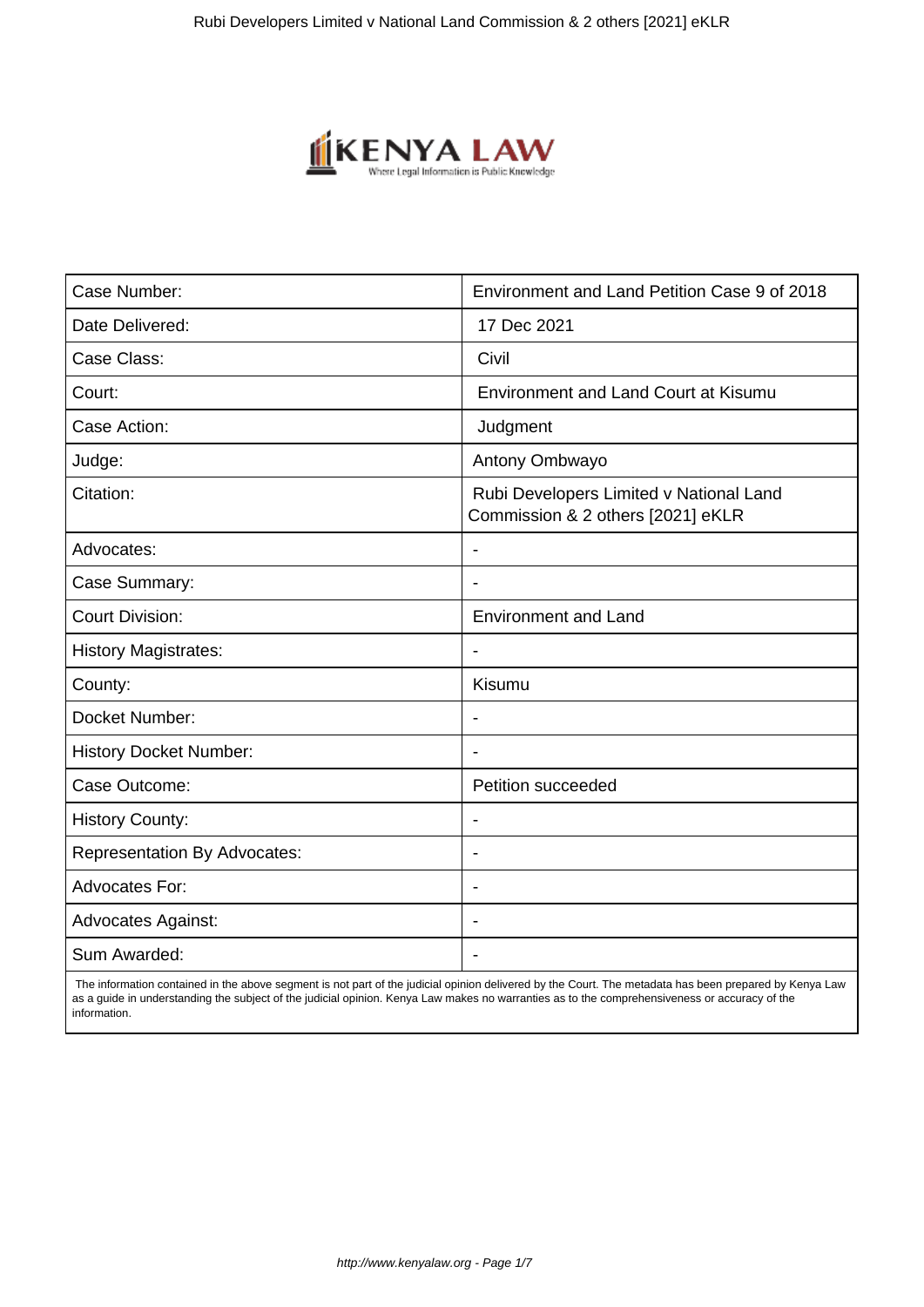## **REPUBLIC OF KENYA**

#### **IN THE ENVIRONMENT AND LAND COURT AT KISUMU**

#### **ELC. PETITION CASE NO. 9 OF 2018**

## **BETWEEN**

**RUBI DEVELOPERS LIMITED..................................................................PETITIONER**

**AND**

**THE NATIONAL LAND COMMISSION...............................1ST RESPONDENT**

**THE LAND REGISTRAR, KISUMU COUNTY.............2ND RESPONDENT**

**HASHI ENERGY LIMITED.............................................................3RD RESPONDENT**

## **JUDGMENT**

Rubi Developers Limited, **(hereinafter referred to as the Petitioner)** has come to court against the National Land Commission, the Land Registrar, Kisumu County and Hashi energy Limited **(hereinafter referred to as the Respondents)** averring that she is the registered proprietor of land parcels nos. KISUMU/KOGONY/6492, 6493, 6494, 6495 and 6496 that it acquired for valuable consideration and it has developed them. That the petitioner's attention has been drawn to gazette notice no. 11710 published by the 1<sup>st</sup> respondent authorizing the 2<sup>nd</sup> respondent to cancel titles to the suit parcels and conferring ownership benefit on the 3<sup>rd</sup> Respondent.

The Petitioner further avers that her titles are properties protected under Article 40 of the Constitution and they are private property which the  $1<sup>st</sup>$  respondent has got no mandate over. That the  $3<sup>rd</sup>$  Respondent has never disputed the ownership of the suit properties by the petitioner nor stopped the petitioners from constructing them.

She further avers that the actions of the 1<sup>st</sup> respondent are threatening to infringe on the constitutional right to ownership and use of their private property that is jealously guarded by Article 40 of the Constitution. That the direction of the  $1<sup>st</sup>$  respondent to the  $2<sup>nd</sup>$ respondent aforesaid is unlawful, whimsical and ulta-vires their mandate. That only a court of law can cancel title to private property.

The petitioner avers that the  $1<sup>st</sup>$  and  $2<sup>nd</sup>$  respondents'' offices are offices in public trust and they are mandated by Article 2 (2) of the constitution to exercise trust power in a manner authorized under the constitution at all times.

The manner of exercise of that trust power by a state organ is that they must respect and defend the constitution at all times as dictated by Article 3 of the constitution and that they must uphold patriotism, be transparent and accountable and uphold the principle of sustainable development as per the dictates of article 10 of the constitution. That exercise of their authority should be for purposes of serving the people of Kenya and for the well-being of the people of Kenya and their benefit as opposed to selfservice as presented by Article 129 of the constitution.

The Petitioner avers that the respondents' actions aforesaid are administrative actions which are now being done unlawfully and unreasonably and the same are done purposely to prejudice the petitioners. That there are no powers bestowed to the Respondents under the constitution or elsewhere that condition them to ignore the constitution and constitutional rights of the petitioner.

The petitioner contends that the  $1<sup>st</sup>$  respondent breached Article 20 (1) b (4) that gives the court powers to adopt the interpretation that most favours the enforcement of the constitution and promote values of democracy and good governance and Article 23 (1), (3)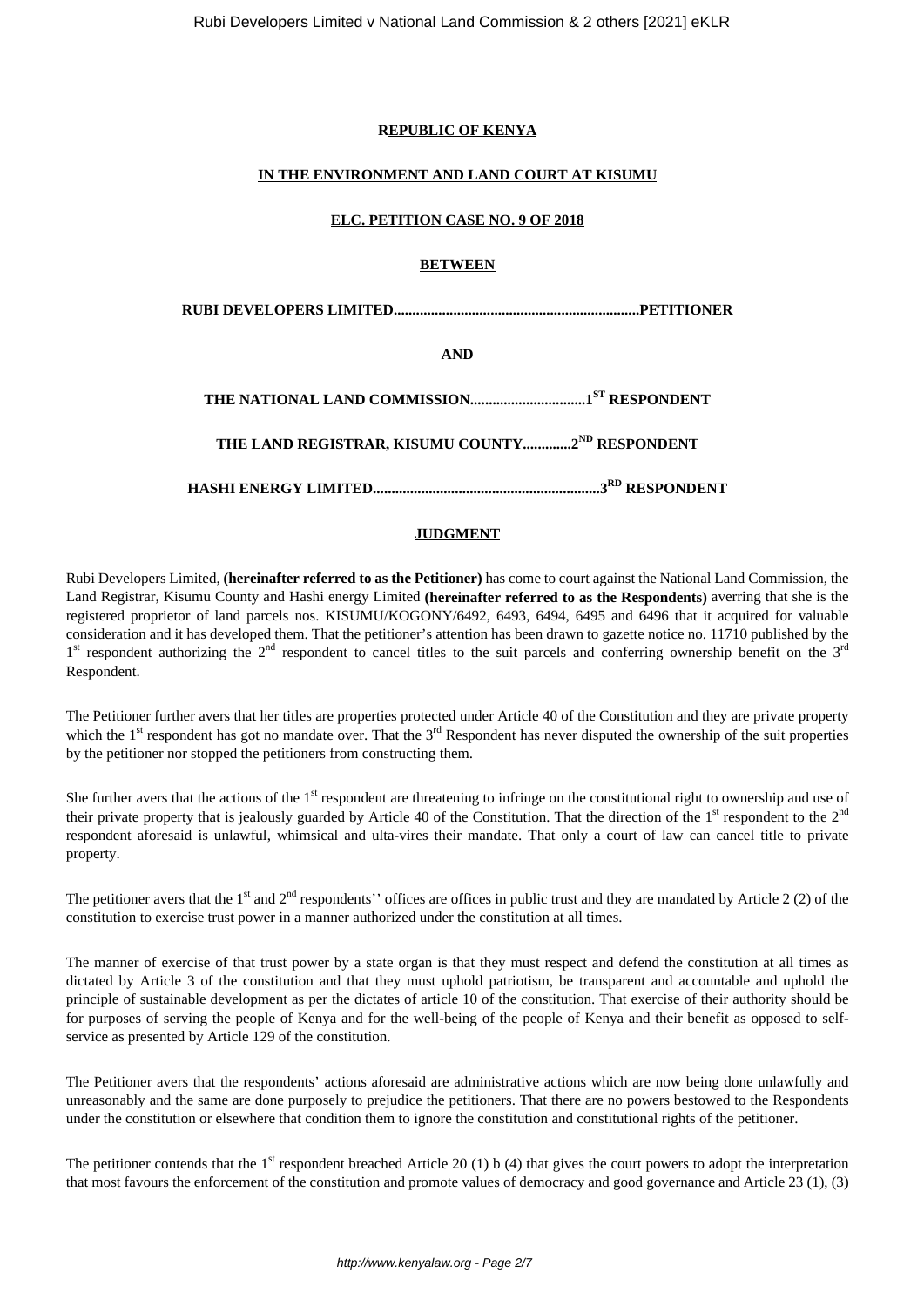that gives the court powers to grant an injunction and conservatory orders to protect constitutional values. That the Respondents have violated the petitioner's right to property and fair administrative action.

The petitioner prays for a declaration that the actions of the  $1<sup>st</sup>$  respondent of directing the  $2<sup>nd</sup>$  respondent to cancel title nos. KISUMU/KOGONY/6492, 6493, 6494, 6495 and 6496 vide gazette notice no. 11710 is unlawful and the same violates the petitioner's right to property under Article 40 of the constitution and the entitlement of the petitioners at Article 2, 3, 10, 22 (c), 23 (2), and 47 of the constitution and the said gazette notice is null and void. Costs of and incidental to this petition.

In the supporting affidavit, Mr Devaish Prabhudas Chotal reiterates the grounds of the petition and states further that the exercise of the authority of the 1<sup>st</sup> respondent should be for purposes of serving the people of Kenya and for the wellbeing of the people of Kenya and their benefit as opposed to self-service. That the respondents' actions aforesaid are administrative actions which are now being done unlawfully and unreasonably and the same are done purposely to prejudice the petitioner.

The petitioner did not file any response and did not participate in the proceedings despite being notified.

Mr. George Orwaru Nyangweso the then Land Registrar Kisumu filed a replying affidavit for the  $2<sup>nd</sup>$  respondent deposing that the dispute was between a private land holder and a public land holder which could only be determined by the court. According to the  $2<sup>nd</sup>$  Respondent, the 1<sup>st</sup> respondent was required to refer the dispute to the court for determination as to whether the property was private land or public land.

The 3<sup>rd</sup> Respondent on his part states that the area and or the land parcel nos. KISUMU/KOGONY/6492, 6493, 6494, 6495 and 6496 which the petitioner has described as owned by itself actually is owned and registered in its name of the  $3<sup>rd</sup>$  respondent as a leasehold title L.R. No. 20295 (the property). The said piece of land was purchased for valuable consideration from the original grantees being Isir Developers Limited who were the first entity to be issued with the leasehold title for the said property L.R. No. 20295 by the Government of Kenya on the  $8<sup>th</sup>$  of August 2007 as a leasehold title registered as IR No. 6761 IR measuring 2.40 hectares. At the point of purchase from the said original grantee, the property did not have any encumbrance whatsoever. Considering that Kenya Gazette Notice No. LXXVIII- No. 47 dated 19<sup>th</sup> November 1976, under which KSM/Kogony/2559 was compulsorily acquired has never been revoked or rescinded. To that extent therefore, the property remains Government Land that has merely been leased to the 3<sup>rd</sup> Respondent. To the extent that the compulsory acquisition by the government of the property as described in paragraph 4 (d) above has not been reversed the property remains public land.

The  $3<sup>rd</sup>$  Respondent denies that the 1<sup>st</sup> Respondent ever issued an order conferring ownership of any land on the  $3<sup>rd</sup>$  Respondent. The 1<sup>st</sup> Respondent further denies that Article 40 of the constitution can be interpreted in the favour of the petitioner to protect the property that it does not own. He also denies that the property which is the subject matter of the dispute is a private property to which the 1<sup>st</sup> Respondent lacked jurisdiction to adjudicate.

The  $3<sup>rd</sup>$  Respondent affirms that the decision and directive given by the  $1<sup>st</sup>$  Respondent was reasonable, just, procedural, lawful and issued after due consideration of deliberations and submissions by all the interested parties, including the parties to this suit. The  $3<sup>rd</sup>$ Respondent avers that the 1<sup>st</sup> respondent acted lawful and within the ambit of its constitutional power and jurisdiction in arriving at its decision.

The  $3<sup>rd</sup>$  Respondent affirms that in arriving at it decision the  $1<sup>st</sup>$  respondent complied with the constitution in toto, allowed all parties a chance to be heard before arriving at its decision, made a decision that was consistent with its mandate and the need to protect property that was secured lawfully and that was fair and allowed all parties to present their evidence and testimony.

The  $3<sup>rd</sup>$  Respondent affirms that the  $1<sup>st</sup>$  Respondent acted procedurally, lawfully and reasonably with the sole purpose of respecting the law and ensuring that parties before it obtained a just and fair decision. It further affirms that the 1<sup>st</sup> Respondent decision was constitutional and in complete compliance to the rule of law.

The  $3<sup>rd</sup>$  Respondent contends that the 1<sup>st</sup> Respondent exercised its powers as it is conferred on it under article 68 (c) (y) of the Constitution and Section 14 of the National Land Commission Act, No. 5 of 2012 (NLC Act) and that the 1<sup>st</sup> Respondent has the power to mandate and power to recommend revocation of title on a matter that falls within its purview.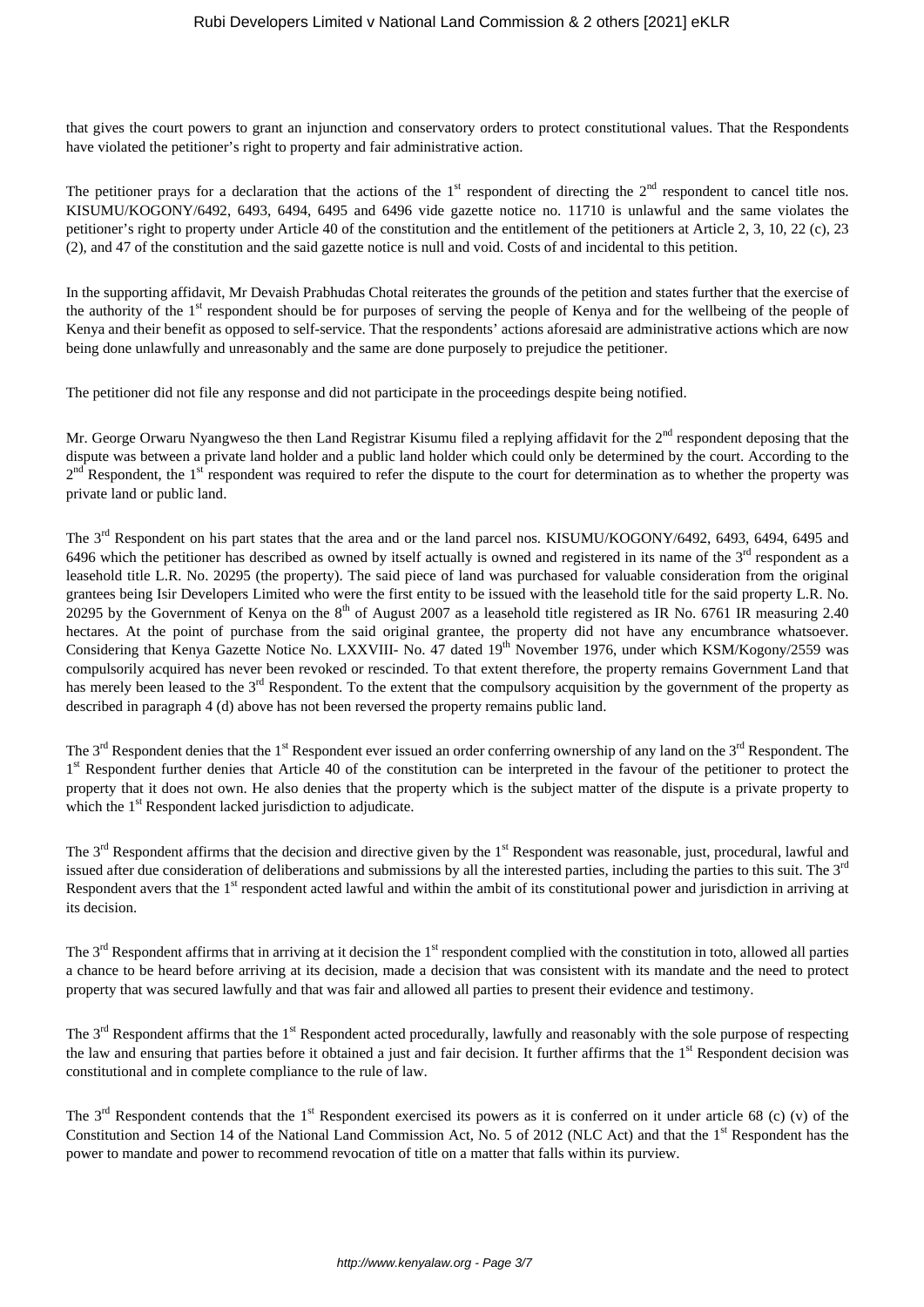That any land that is unlawfully acquired can't be beyond the purview or reach of the NLC irrespective of who owns it. An absolute title can't be obtained on a public land. The  $1<sup>st</sup>$  Respondent has the mandate to hear and determine issues which are related to private land if the property was acquired illegally, irregularly or fraudulently like it was the case in this instant matter where the Petitioner acquired the property illegally, irregularly and fraudulently.

The 3<sup>rd</sup> Respondent contends further that it has charged the property with ECO Bank for a loan of USD 30,000,000/-. And at the time of recording of the said charge in the year 2015 there were no encumbrances on this property.

The 3<sup>rd</sup> Respondent believes that this suit is bad in law, having been filed in a court without jurisdiction to hear and determine this matter and shall at the earliest instance apply to have the suit struck out.

The 3<sup>rd</sup> respondent argues that the 1<sup>st</sup> Respondent indeed upheld the general application of Article 40 of the constitution by reaching a determination that the Petitioner did not acquire the property lawfully. For this reason, therefore it was not entitled to protection of article 40 of the Constitution when it was not a bonafide purchaser of the property. The petition is incompetent as it is short of the required constitutional thresholds for a constitutional petition.

The 3<sup>rd</sup> Respondent states that the petition is not merited, it is frivolous vexatious and un deserving of the orders sought as it is based on complete misapprehension of the power and authority of the 1st Respondent under article 68 (c) (v) of the Constitution as read with section 14 of the NLC Act.

I have carefully considered the petition and response and rival submissions and to determine the issues in the petition, this court is guided by the provisions of *Articles 61, 62, 64 and 67 of the Constitution of Kenya 2010*. *Article 61* provides for classification of land thus, all land in Kenya belongs to the people of Kenya collectively as a nation, as communities and as individuals and is classified as public, community or private.

Public land is defined in *Article 62* as *interalia* land which at the effective date was un-alienated government land as defined by an Act of Parliament in force at the effective date or land lawfully held, used or occupied by any State organ, except any such land that is occupied by the State organ as lessee under a private lease whereas private land consists of registered land held by any person under any freehold tenure or land held by any person under lease hold tenure and any other land declared private land under an Act of Parliament.

The constitutional mandate of the National Land Commission is inscribed in *Article 67(2)* of the constitution of Kenya 2010Thus: -

#### (2) **The functions of the National Land Commission are—**

#### **(a) to manage public land on behalf of the national and county governments;**

**(b) to recommend a national land policy to the national government;**

**(c) to advise the national government on a comprehensive programme for the registration of title in land throughout Kenya;**

**(d) to conduct research related to land and the use of natural resources, and make recommendations to appropriate authorities;**

**(e) to initiate investigations, on its own initiative or on a complaint, into present or historical land injustices, and recommend appropriate redress;**

**(f) to encourage the application of traditional dispute resolution mechanisms in land conflicts;**

**(g) to assess tax on land and premiums on immovable property in any area designated by law; and**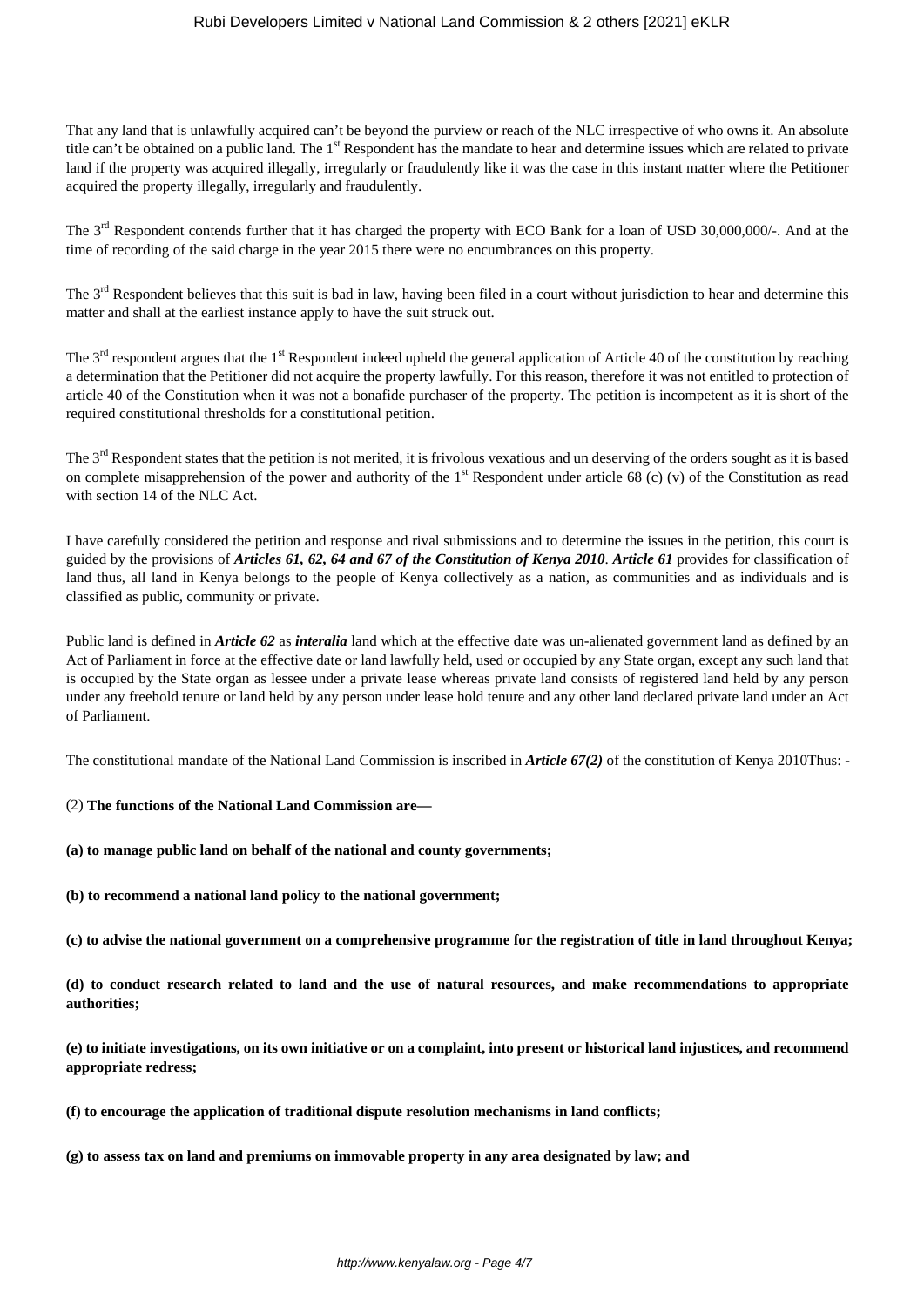**(h) to monitor and have oversight responsibilities over land use planning throughout the country.**

The functions and powers of the National Land Commission are set out in *Section 5 of the National land Commission Act* that as follows thus :-

**(1) Pursuant to Article 67(2) of the Constitution, the functions of the Commission shall be—** 

**(a) to manage public land on behalf of the national and county governments;** 

**(b) to recommend a national land policy to the national government;** 

**(c) to advise the national government on a comprehensive programme for the registration of title in land throughout Kenya;** 

**(d) to conduct research related to land and the use of natural resources, and make recommendations to appropriate authorities; (e) to initiate investigations, on its own initiative or on a complaint, into present or historical land injustices, and recommend appropriate redress;** 

**(f) to encourage the application of traditional dispute resolution mechanisms in land conflicts; (g) to assess tax on land and premiums on immovable property in any area designated by law; and** 

**(h) to monitor and have oversight responsibilities over land use planning throughout the country.** 

**(2) In addition to the functions set out in subsection (1), the Commission shall, in accordance with Article 67(3) of the Constitution—** 

**(a) on behalf of, and with the consent of the national and county governments, alienate public land;** 

**(b) monitor the registration of all rights and interests in land;**

**(c) ensure that public land under the management of the designated state agencies is sustainably managed for the intended purposes;** 

#### **(d) may develop and maintain an effective land information system for the management of public land;**

The above provisions of law do not grant the National Land Commission the power to determine a dispute between two individuals on land tenure and as to who was the owner of the suit property as the dispute could only be determined by the Environment and land court and therefore the 1<sup>st</sup> respondent engaged in an illegality as it did not have the jurisdiction to entertain the dispute. Moreover, the 1<sup>st</sup> respondent breached the constitution of Kenya 2010 by directing the cancellation of the petitioner's title when it did not have the powers to do so as the land was no longer public land vested in the Government because the land was classified as private land either leased, or held under freehold tenure. It is important to restate that all land belongs all land in Kenya belongs to the people of Kenya collectively as a nation, as communities and as individuals and is classified as public, community or private. The 1<sup>st</sup> Respondent could only arbitrate on a dispute in respect of public land.

The Supreme Court in **Samuel Kamau Macharia & another v Kenya Commercial Bank Limited & 2 others [2012] eKLR**, underlined the importance of courts and tribunals to operate within their jurisdictional fields as follows:

"**A Court's jurisdiction flows from either the Constitution or legislation or both. Thus, a Court of law can only exercise jurisdiction as conferred by the constitution or other written law. It cannot arrogate to itself jurisdiction exceeding that which is conferred upon it by law. We agree with counsel for the first and second respondents in his submission that the issue as to whether a Court of law has jurisdiction to entertain a matter before it, is not one of mere procedural technicality; it goes to the very heart of the matter, for without jurisdiction, the Court cannot entertain any proceedings. This Court dealt**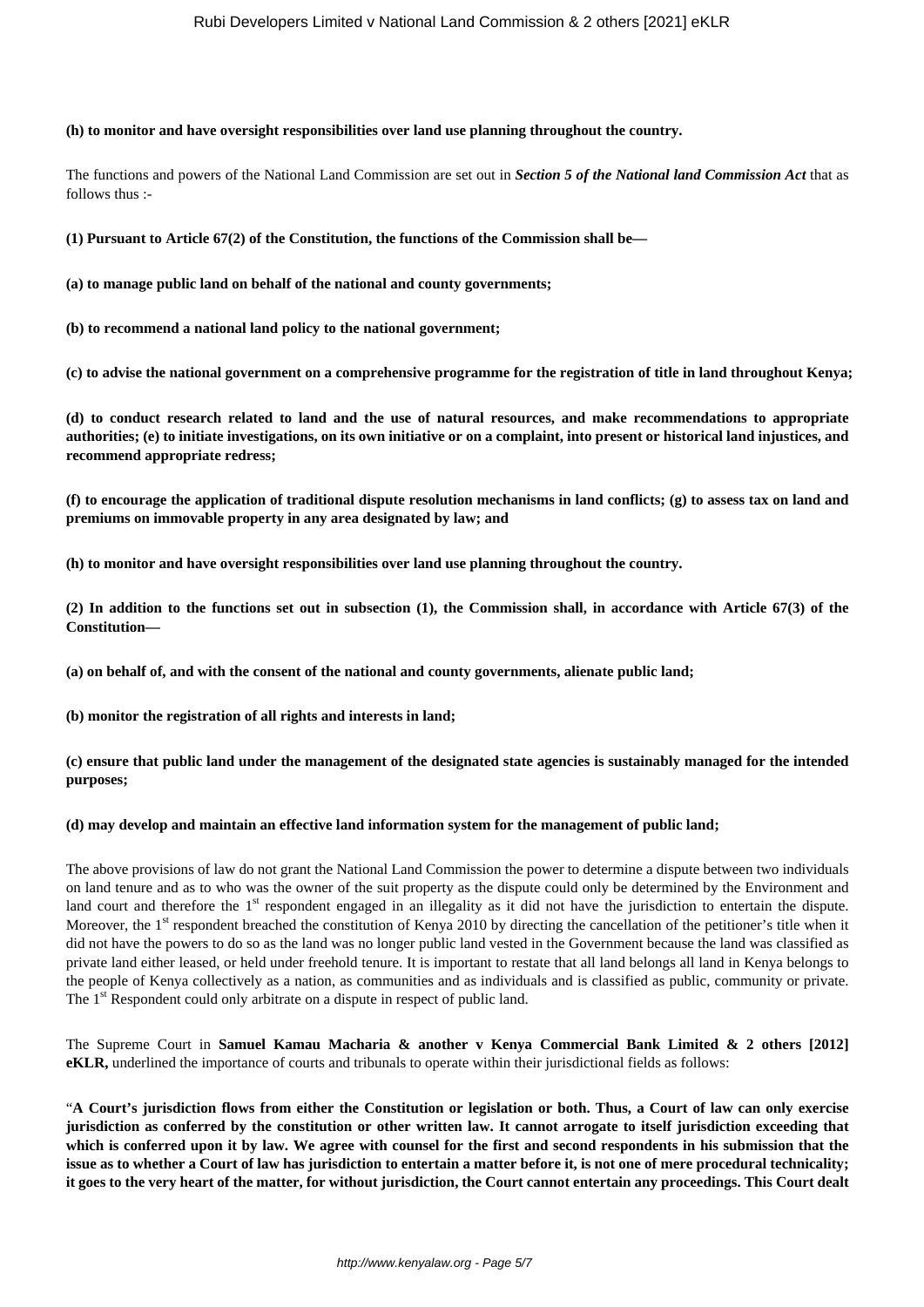**with the question of jurisdiction extensively in,** *In the Matter of the Interim Independent Electoral Commission* **(Applicant), Constitutional Application Number 2 of 2011. Where the Constitution exhaustively provides for the jurisdiction of a Court of law, the Court must operate within the constitutional limits. It cannot expand its jurisdiction through judicial craft or innovation. Nor can Parliament confer jurisdiction upon a Court of law beyond the scope defined by the Constitution. Where the Constitution confers power upon Parliament to set the jurisdiction of a Court of law or tribunal, the legislature would be within its authority to prescribe the jurisdiction of such a court or tribunal by statute law.''**

This court finds that the same principle is applicable to the jurisdiction of all state corporations, government agencies and commissions. None of them has unlimited mandates and they can only do that which they were established to do. The  $1<sup>st</sup>$ Respondent's jurisdiction is not limitless. It can only do that which the Constitution and the law allow it to do and nothing more.

The 1<sup>st</sup> respondents decision was further a violation of Article 47 of the Constitution of Kenya as the decision was not lawfull for lack of jurisdiction and further the 1<sup>st</sup> respondent gave the 3<sup>rd</sup> respondent reliefs that were not prayed for as the 3<sup>rd</sup> respondent had alleged that only titles number 6494, 6495, and 6496 had encroached on his leasehold land title number 20295 however the  $1<sup>st</sup>$ respondent went further to advise that Kisumu /kogony/6492,6493,6494,6495 and 6496 which had not encroached on the  $3<sup>rd</sup>$ respondents leasehold title to be cancelled.

The process of arriving at the decision of the 1st respondent was not fair due to the fact that the  $1<sup>st</sup>$  respondent did not consider calling the Director of Surveys and the Chief Land Registrar who are the custodians of the Maps and Registers in respect of the disputed parcels of land. A commission like the Respondent is expected to operate within its constitutional and statutory mandate and cooperate with other state organs, public agencies and commissions. The aim is to ensure smooth operations that will deliver maximum benefits for the people of Kenya in whose interest the Constitution was promulgated.

In the locus classicus case of **Anisminic Ltd v Foreign Compensation Commission [1969] 2 A.C. 147 (HL)** Lord Reid stated that:

**"It has sometimes been said that it is only where a tribunal acts without jurisdiction that its decision is a nullity. But in such cases the word "jurisdiction" has been used in a very wide sense, and I have come to the conclusion that it is better not to use the term except in the narrow and original sense of the tribunal being entitled to enter on the inquiry in question. But there are many cases where, although the tribunal had jurisdiction to enter on the inquiry, it has done or failed to do something in the course of the inquiry which is of such a nature that its decision is a nullity. It may have given its decision in bad faith. It may have made a decision which it had no power to make. It may have failed in the course of the inquiry to comply with the requirements of natural justice. It may in perfect good faith have misconstrued the provisions giving it power to act so that it failed to deal with the question remitted to it and decided some question which was not remitted to it. It may have refused to take into account something which it was required to take into account. Or it may have based its decision on some matter which, under the provisions setting it up, it had no right to take into account. I do not intend this list to be exhaustive. But if it decides a question remitted to it for decision without committing any of these errors it is as much entitled to decide that question wrongly as it is to decide it rightly. I understand that some confusion has been caused by my having said in** *Reg.* **v.** *Governor of Brixton Prison, Ex parte Armah* **[1968] A.C. 192, 234 that if a tribunal has jurisdiction to go right it has jurisdiction to go wrong. So it has, if one uses "jurisdiction" in the narrow original sense. If it is entitled to enter on the inquiry and does not do any of those things which I have mentioned in the course of the proceedings, then its decision is equally valid whether it is right or wrong subject only to the power of the court in certain circumstances to correct an error of law.''** 

It is the petitioner's position that the 1<sup>st</sup>respondents decision is void, in law, a nullity. This argument was buttressed by the statement in **Macfoy v United Africa Co. Ltd [1961] 3 All E.R. 1169** where it was stated that:

**"If an act is** *void***, then it is in law a** *nullity***. It is not only bad, but incurably bad. There is no need for an order of the court to set it aside. It is automatically null and void without more ado, though it is sometimes convenient to have the court declare it to be so. And every proceeding which is founded on it is also bad and incurably bad. You cannot put something on nothing and expect it to stay there. It will collapse."**

The upshot of the above is a finding that the National Land Commission acted without jurisdiction and further did not call the relevant authorities to assist it in decision making.